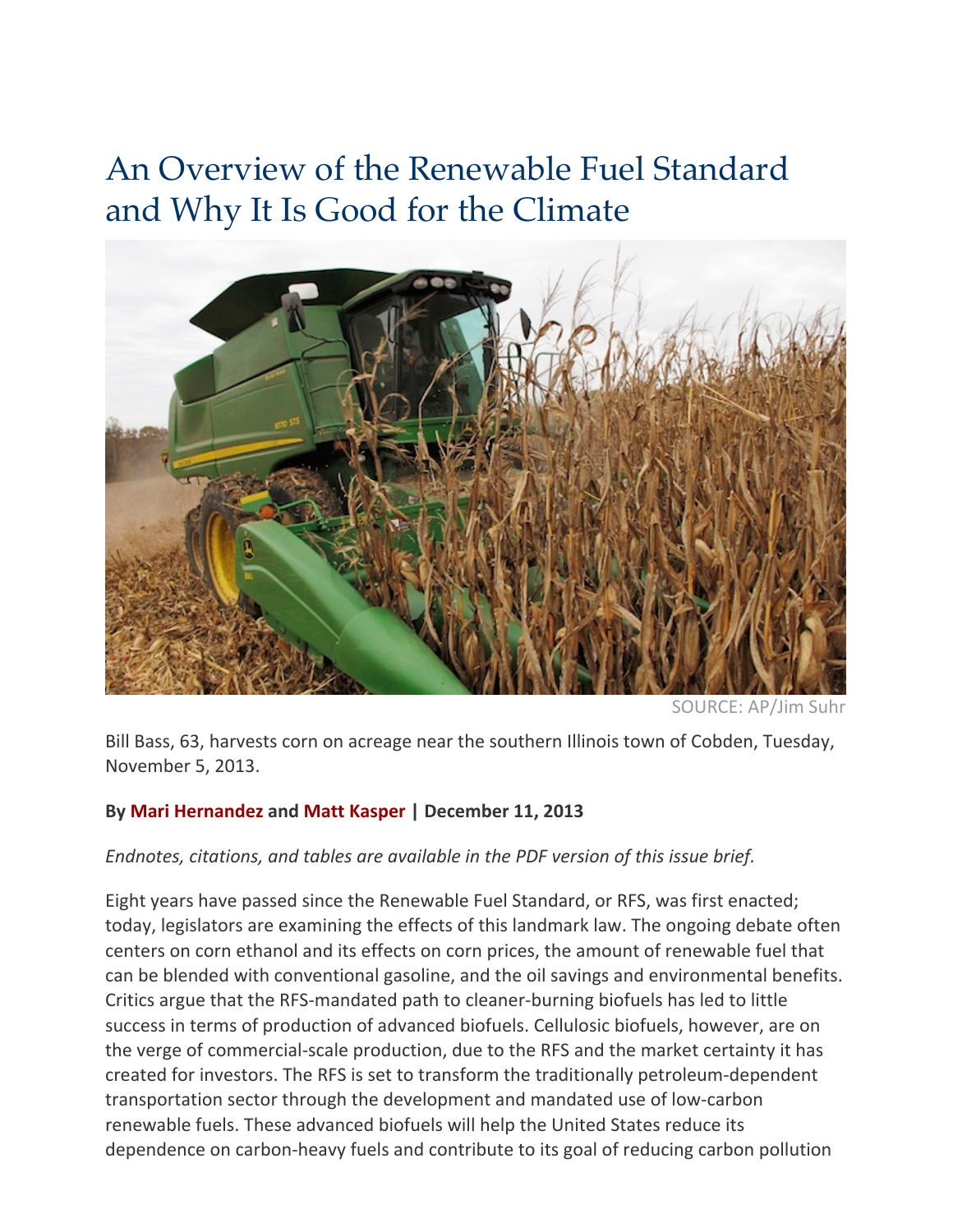17 percent below 2005 levels by 2020.

#### **What is the RFS?**

The RFS is a federal program signed into law by President George W. Bush under the Energy Policy Act of 2005 and then expanded by the Energy Independence and Security Act of 2007, or EISA. The original intent of the law was to enhance U.S. energy security by replacing some imported petroleum with domestically produced ethanol. Congress also sought to drive investment in the development and production of cellulosic and advanced biofuels that yield significantly less carbon pollution than conventional ethanol, gasoline, and diesel fuels.

The RFS program requires renewable fuel to be blended into motor-vehicle fuels and fuels for nonroad, locomotive, and marine engines in increasing amounts each year. The RFS created under the 2005 law, referred to as RFS1, set annual renewable-fuel-blending requirements for 2006 through 2012, starting at 4 billion gallons in 2006 and rising to 7.5 billion gallons in 2012. The 2007 RFS, or RFS2, raised the annual blending obligations for 2008 through 2012 set under RFS1 and also extended the annual renewable fuel requirements through 2022. RFS2 requires the use of 36 billion gallons of renewable fuel annually by 2022, while setting an annual cap of 15 billion gallons of corn ethanol starting in 2015. The remaining 21 billion gallons will come from advanced and cellulosic biofuels. Table 1 shows the annual renewable fuel volumes required under RFS2.

Corn ethanol is a biofuel derived from corn starch. "Advanced biofuels" is a broad term used to describe all second-generation biofuels derived from renewable biomass, including cellulosic ethanol, ethanol derived from sugar or non-corn-based starch, ethanol made from waste material, biodiesel, biogas, and butanol, among others. Cellulosic biofuels are made from nonfood fiber, including cornhusks, switch grass, wood chips, and any other biological material containing cellulose, hemicellulose, or lignin.

To ensure RFS compliance, gasoline and diesel-fuel refiners must annually purchase a set amount of renewable fuels. The refiners are required to submit renewable fuel credits to the Environmental Protection Agency, or EPA, to show that they have covered their annual obligations. These credits, known as Renewable Identification Numbers, or RINs, are generated by the production of biofuels—one RIN is generated for each gallon of fuel in the RFS program—and can be bought and sold by refiners, as well as banked for future use.

In order to generate RINs, renewable fuels must meet minimum levels of emissions reductions. Corn ethanol must achieve a 20 percent reduction in lifecycle greenhouse gas emissions compared to conventional gasoline, with the exception of grandfathered plants that either existed or began construction before the EISA became law on December 19, 2007, and those plants that use natural gas and/or biofuels as processing fuels and began construction on or before December 31, 2009. Advanced and cellulosic biofuels must achieve lifecycle emissions reductions of 50 percent and 60 percent, respectively, compared to conventional fuels. The emissions calculations must also incorporate indirect land-use changes that may occur due to cultivation of more land to produce the feedstock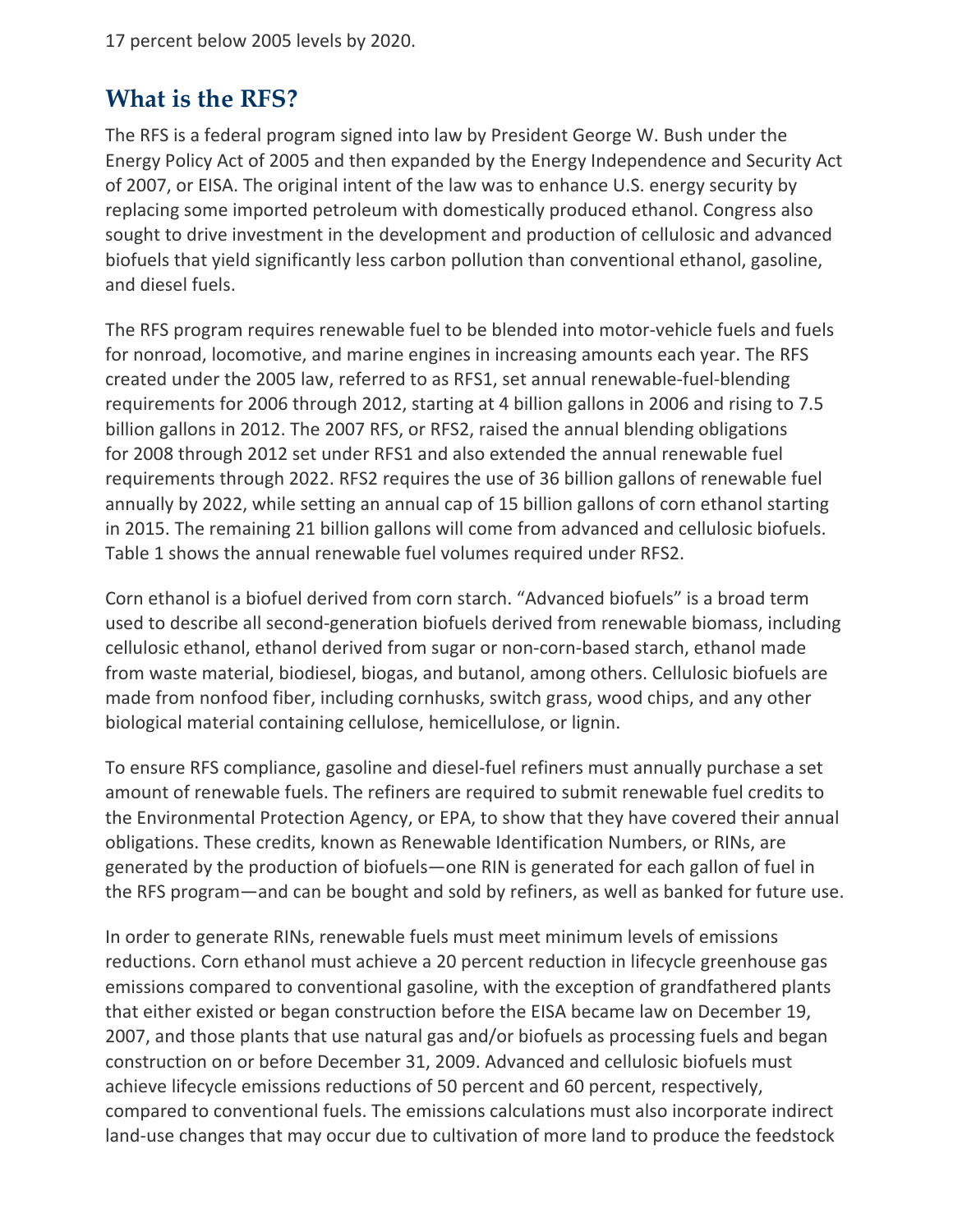for the biofuels.

### **RFS impact**

Since 2007, the production of corn ethanol has doubled, keeping pace with the rising annual blending obligations set in the RFS2 and making the United States the number one producer of corn ethanol in the world. In 2012, corn ethanol accounted for nearly 7 percent of gasoline consumption on an energy-equivalent basis in the United States. Advanced and cellulosic biofuels have not ramped up as quickly as expected due to technology scale-up difficulties and the economic downturn in 2008, which made investment capital scarce. Production of cellulosic biofuel began in 2012 and delivered just 20,000 gallons, compared to the RFS2 target of 500 million gallons. Cellulosic biofuel production is expected to reach 6 million gallons in the 2013 compliance year, which the EPA extended to June 30, 2014.

By 2022, the EPA estimates that renewable fuels will replace 13.6 billion gallons of gasoline and diesel consumption and save motorists nearly \$12 billion each year. The displacement of conventional gasoline and diesel is also expected to reduce annual greenhouse gas emissions by 138 million metric tons by 2022, which is the equivalent of taking about 27 million vehicles off the road.

Corn prices in the United States are expected to be 8.2 percent higher than business-asusual projections in 2022 because of the RFS, and they have already been increasing steadily since RFS implementation. Some of the price increases, however, were due to the drought that reduced corn-crop production in the Midwest in 2012, as well as the price of crude oil. Higher corn prices raise animal feed costs and can have an effect on overall food costs. The estimated annual increase in the cost of food due to the RFS is \$10 per person by 2022.

## **Big Ethanol vs. Big Oil and Big Poultry**

In the past few years, debate over the RFS has intensified. What began as a bipartisan effort to decrease oil imports and encourage development of lower-carbon fuels has turned into a highly contentious political battle, pitting powerful interest groups against each other in an effort to sway lawmakers and the public.

The oil industry is calling for Congress to get rid of the law altogether, arguing that it raises food prices, lowers fuel efficiency, and could potentially damage vehicle engines if higher concentrations of corn ethanol are blended into the fuel supply. The American Petroleum Institute, or API, has also called the RFS a harmful policy that has become unnecessary due to lower gasoline demand and increased domestic oil production. "Ultimately, Congress must protect consumers by repealing this outdated and unworkable program once and for all," API President and CEO Jack Gerard recently stated.

Interestingly, Big Oil is not the only interest group pushing for repeal of the RFS. The poultry industry is also opposed to the RFS, claiming that using corn to make ethanol has increased the price of chicken feed. National Chicken Council President Mike Brown stated,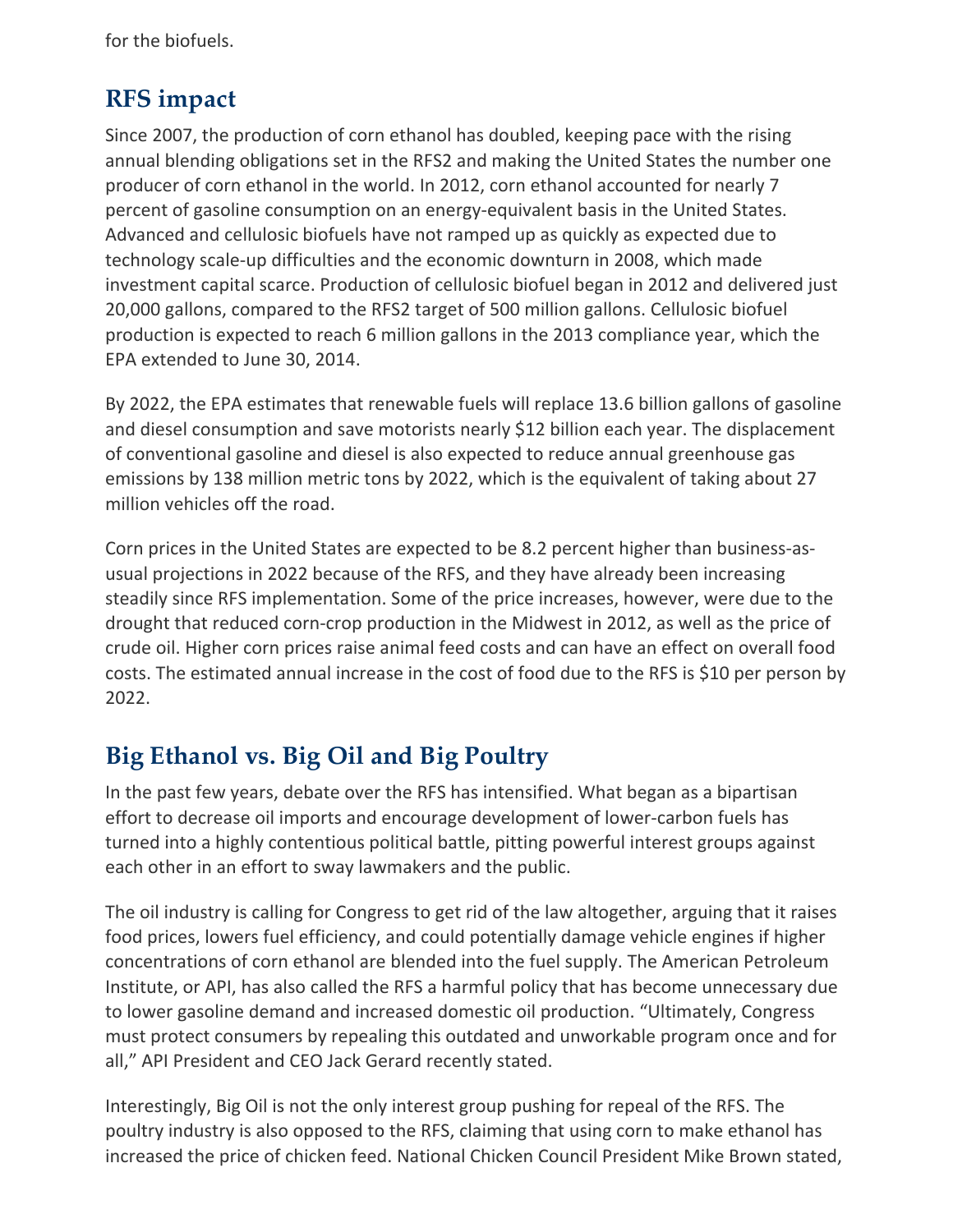"Since the [Renewable Fuel Standard] was aggressively escalated in 2007, average annual feed costs have skyrocketed by \$8.8 billion for poultry producers."

The ethanol industry, which includes ethanol producers, advocates, and lobbying groups, contends that ethanol production has actually increased the amount of feed produced for livestock and that the price of feedstock is actually more dependent on the cost of oil than the cost of corn. The industry is also quick to highlight the fact that the RFS opens up a traditionally noncompetitive motor-vehicle-fuels market, dismissing many of API's attacks as scare tactics designed to protect Big Oil's monopoly. The Renewable Fuels Association calls the RFS a successful energy policy that has reduced oil imports, lowered gas prices, enhanced farm income, and cut greenhouse gas emissions.

#### **Environmental concerns**

One setback that has invited further criticism is the slow rate at which advanced and cellulosic biofuels have been developed. In the absence of these significantly cleaner advanced biofuels, the only fuel that is currently displacing significant quantities of conventional gasoline is corn ethanol, which has led many experts to question the environmental merits of the RFS.

A recent investigation by the Associated Press, or AP, suggests that the corn-ethanol mandate has taken a heavy environmental toll in the Midwest, as millions of acres of grasslands have been converted to cropland to make ethanol. The AP report found that this shift in land use has led to more soil erosion, greater use of fertilizers that run off into rivers and streams, and the release of carbon dioxide from newly plowed fields—all of which can reduce the environmental advantages that corn ethanol has over conventional gasoline. Because of these concerns, many environmental groups, such as Friends of the Earth and the Clean Air Task Force, are also calling for reform or repeal of the RFS.

According to a peer-reviewed study by Argonne National Laboratory, corn ethanol, on average, lowers greenhouse gas emissions by 34 percent compared to conventional gasoline. The study took into account corn ethanol's full production lifecycle, including fertilizer production, diesel used for farming, the transport of corn to the ethanol plant, the energy used to produce ethanol at the plant, the transport of ethanol to the market, and land-use changes.

# **The future of biofuels**

The sluggish production of advanced biofuels is set to change within the next few years. In July, INEOS Bio announced that its Indian River County BioEnergy Center in Vero Beach, Florida, began producing cellulosic ethanol at commercial scale. And last year, DuPont broke ground on its cellulosic ethanol facility in Nevada, Iowa, which will be among the largest commercial-scale cellulosic biorefineries in the world when it is completed in 2014. The U.S. Energy Information Administration, or EIA, estimated that new cellulosic-biofuelplant capacity could reach 250 million gallons by 2015.

Unfortunately, this progress could be undermined by what is known as the blend wall and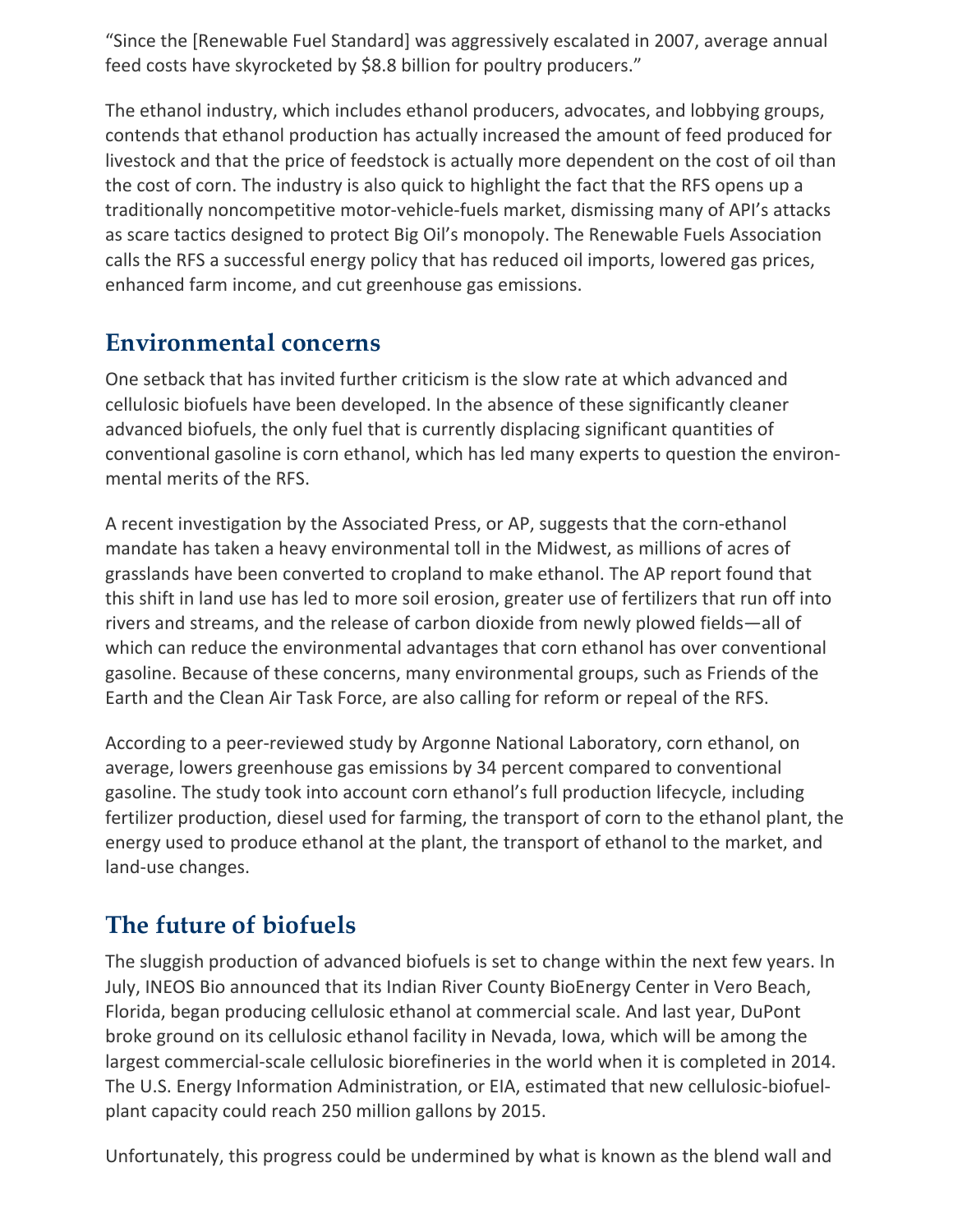the policy uncertainty that it could create. The blend wall is the maximum amount of ethanol that can feasibly be blended with each gallon of gasoline. This limit is currently set at 10 percent ethanol—known as E10—because higher blends, such as 15 percent ethanol, or E15, are more corrosive and not approved for use in most existing fuel infrastructures or in cars built before 2001.

When the RFS was created, gasoline consumption was forecasted to continue rising each year, and the EIA predicted in its 2007 Annual Energy Outlook that the blend wall would not be an issue until 2015. The decline in gasoline consumption, however, means that refiners will be responsible for using more biofuels than the total supply of gasoline can absorb at concentrations of just 10 percent ethanol. With the blend wall fast approaching, the ethanol industry has pushed for the expansion of fuel pumps that can handle higher blends of ethanol, including 85 percent ethanol, or E85 blends, and for flex-fuel vehicles that can run on gasoline blended with either E10 or E85. There are nearly 10 million flexfuel vehicles, but only 1,275 of the 160,000 U.S. service stations sell E85 fuel. The oil industry has asked the EPA to reduce the biofuels requirements to avoid the blend wall and is pressing Congress to eliminate the program altogether.

Congress gave the EPA the authority to revise the annual RFS requirements under specific conditions, including severe economic or environmental harm and inadequate domestic supply of renewable fuels. In November, the EPA proposed its draft blending volumes for 2014, which reduced the total annual target to 15.21 billion gallons, marking the first time that the EPA has ever adjusted the target to a lower level than the previous year. The EPA acknowledged that the blend-wall concerns played into its decision to lower the target. Table 2 shows the EPA's revised annual requirements.

While the oil industry applauded the EPA's proposal, ethanol supporters voiced their concerns about how the proposed volumes could affect future investment and growth in the biofuels industry. The ethanol industry also argued that the EPA is reaching beyond its statutory authority by proposing reduced RFS-volume requirements based on the blend wall. In response to the EPA proposal, Renewable Fuels Association President and CEO Bob Dinneen said, "By re-writing the statute and re-defining the conditions upon which a waiver from the RFS can be granted, EPA is proposing to place the nation's renewable energy policy in the hands of the oil companies."

### **Why the United States should stay committed to the RFS**

President Barack Obama's Climate Action Plan calls for the increased use of biofuels as a means of building a 21st-century transportation sector and reducing carbon pollution. Responsible for nearly 30 percent of greenhouse gas emissions in the United States, the transportation sector is the second-largest contributor of carbon pollution, behind electricity production. More than 84 percent of transportation emissions are from fossilfuel combustion in on-road vehicles, such as cars, trucks, buses, and motorcycles. Therefore, slashing pollution from these vehicles is essential to meeting the 2020 goal of a 17 percent reduction of greenhouse gas pollution below 2005 levels.